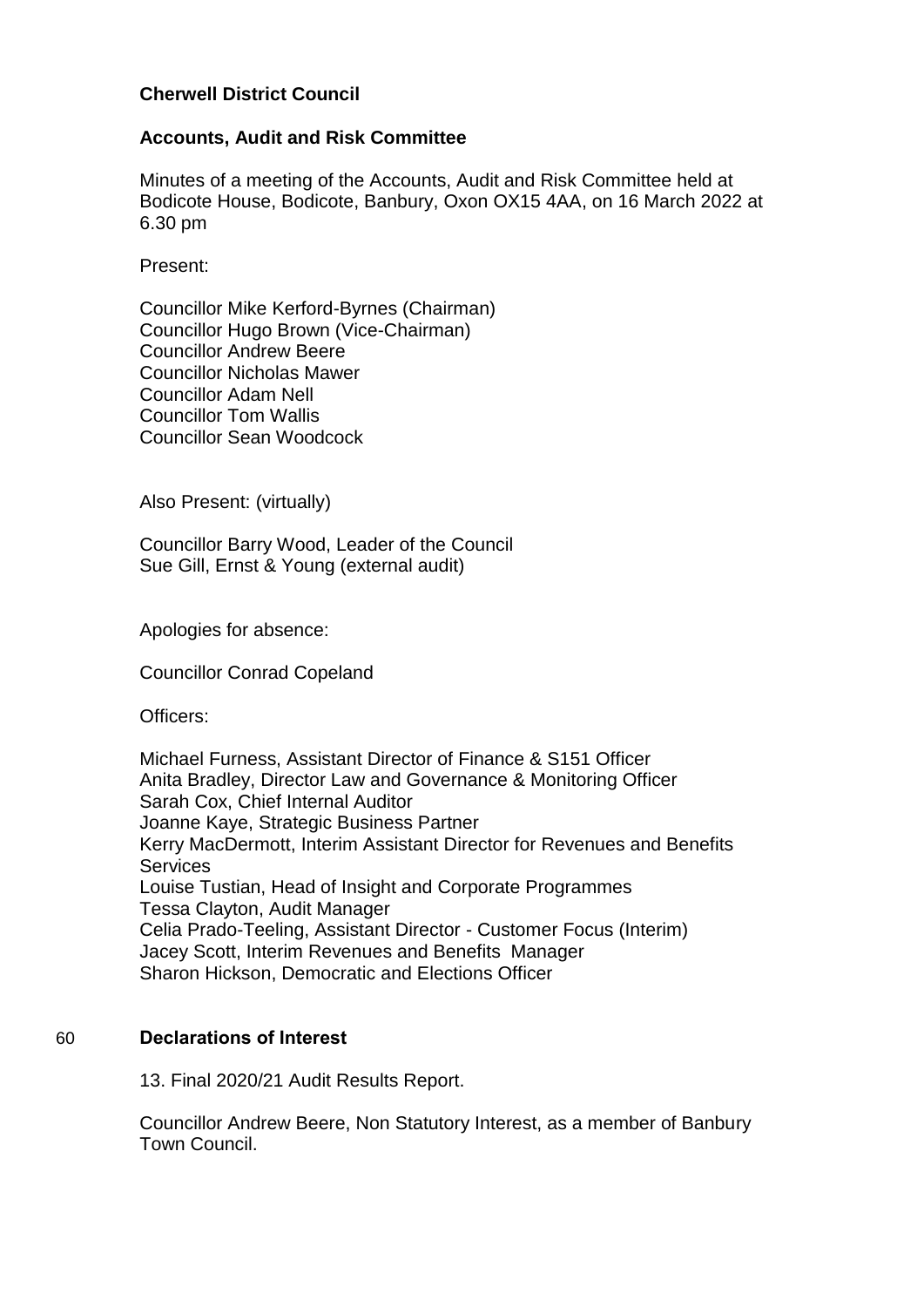## 61 **Petitions and Requests to Address the Meeting**

There were no petitions or requests to address the meeting.

#### 62 **Minutes**

The Minutes of the meeting of the Committee held on 19 January 2022 were agreed as a correct record and signed by the Chairman.

#### 63 **Chairman's Announcements**

There were no chairman's announcements.

#### 64 **Urgent Business**

There were no items of urgent business.

### 65 **Monthly Performance, Risk and Finance Monitoring Report**

The Director of Finance and Head of Insight and Corporate Programmes submitted a report summarising the Council's Performance, Risk and Finance monitoring positions as at the end of January 2022.

In introducing the report, the Assistant Director of Finance explained that in relation to the Re-profile beyond 2021/22 within Commercial Development, Assets & Investments, the narrative for Bodicote House Fire Compliance is incorrect and should read "The scope is being reviewed to ascertain actual requirements. The delay is also linked to prioritisation of the delivery of the Public Sector Decarbonisation Scheme works". The commentary was correct.

#### **Resolved**

(1) That the monthly Performance, Risk and Finance Monitoring Report be noted.

# 66 **Housing Benefit and Council Tax Reduction Risk Based Verification**

The Interim Assistant Director-Revenues and Benefits submitted a report that provided members with details of the Risk Based Verification (RBV) policy and sought approval for the RBV Policy for 2022-2023.

#### **Resolved**

(1) That the contents of this report be noted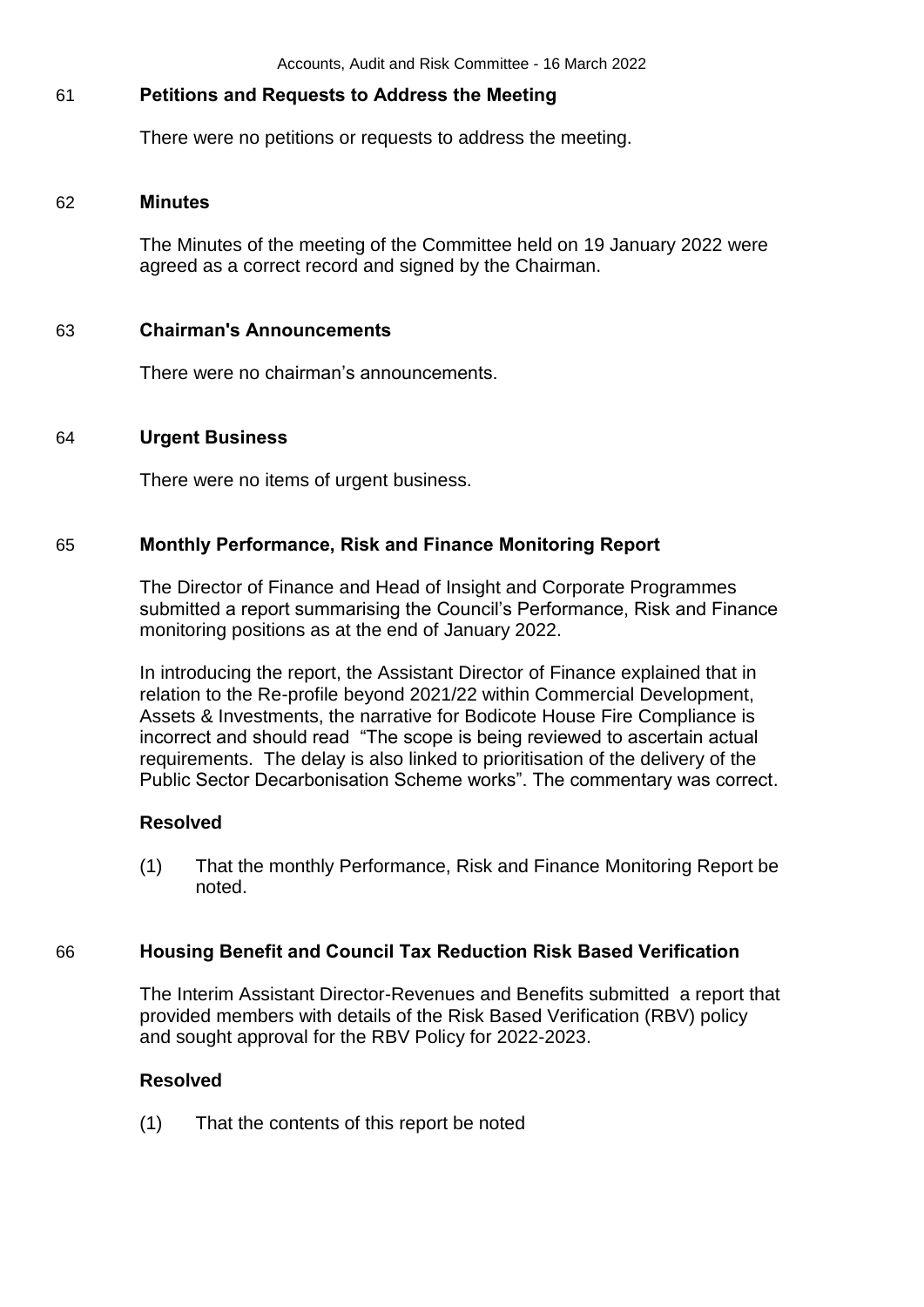(2) That having given due consideration, the Risk Based Verification Policy for the financial year 2022-2023 be approved.

#### 67 **Update on Counter Fraud Annual Plan 2021/22**

The Assistant Director of Finance submitted a report which summarised the activity against the Annual Plan for the Counter-Fraud service at Cherwell District Council for 2021/22.

#### **Resolved**

(1) That the summary of activity against the Annual Counter Fraud Plan for 2021/22 be noted.

#### 68 **General Data Protection Regulation Audit 2021 update**

The Director of Law and Governance submitted a report which set out the current position of the Council with regard to the actions resulting from the General Data Protection Regulation audit in July 2021.

In response to the Committee's question regarding Member's use of personal equipment for Council work, the Director of Law and Governance advised that she would confirm if this was covered in the Information Security Management Policy or included within the ICT policy. The Director of Law and Governance would also advise confirm if Members using personal equipment were exempt from paying an individual Data Protection Controller Fee.

In response to Members' questions regarding data breaches as a result of hacking and if the Council maintained cyber insurance against such risk, the Assistant Director of Finance Director undertook to confirm to the Committee what provision the current policy gives regarding Cyber Insurance.

The Committee requested that a written update of the results of the March Governance Board be forwarded to the Chairman of the Account Audit and Risk Committee to circulate to committee members.

#### **Resolved**

(1) That the General Data Protection Regulation Audit 2021 report be noted.

#### 69 **Draft Annual Report of Accounts, Audit and Risk Committee**

The Assistant Director of Finance submitted a report which presented the draft report of the Annual Accounts, Audit & Risk Committee for 2021/22.

The Assistant Director of Finance advised Members that the current Terms of Reference for the Committee required Members and any substitute attending a meeting to have received training before attending. It was proposed that the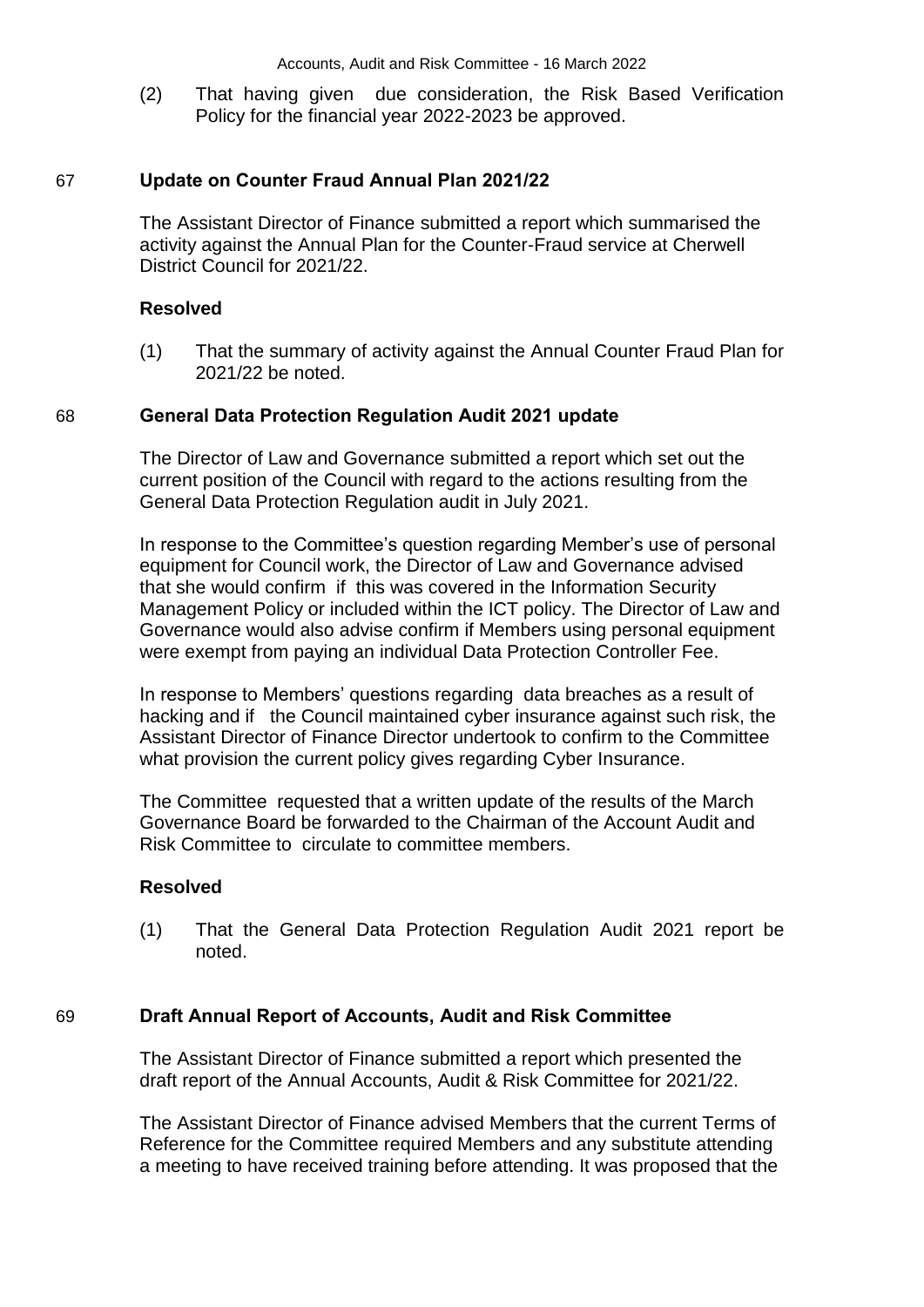training required be removed for substitutes to facilitate their attendance, particularly if asked to substitute at short notice.

The Committee proposed no further changes or amendments to the report and endorsed it and the amendment to the Terms of Reference for submission to Council.

# **Resolved**

- (1) That, having given due consideration, it be agreed that the Annual Report of Accounts, Audit and Risk Committee report be presented to Council.
- (2) That Full Council be recommended to agree a change of the Accounts, Audit and Risk Committee Terms of Reference to remove the mandatory training requirement for appointed substitutes attending a meeting of the Committee

# 70 **Treasury Management Report - Q3 2021-22**

The Director of Finance submitted a report which provided information on treasury management performance and compliance with treasury management policy for 2021-22 as required by the Treasury Management Code of Practice.

In introducing the report, the Strategic Finance Business Partner advised the Committee of two amendments to the report. In relation to the borrowing position the interest payable for the full year was forecast to be £203k under budget (positive variance). In relation to investment performance for the 9 months ending 31 December 2021, the interest receivable for the full year was forecast to be £58k below budget )adverse variance).

# **Resolved**

(1) That the contents of the Quarter 3 2021-22 Treasury Management Report be noted.

# 71 **Final 2020/21 Audit Results Report**

The Assistant Director of Finance submitted a report which presented the final 2020/21 Audit Results.

In presenting the report, the Strategic Finance Business Partner highlighted that the 2020/21 external audit results report contained an unqualified opinion and the accounts had been signed off on Monday 14 March 2022.

Ernst and Young, the council's external auditor, thanked the Finance team for the hard work provided during this audit

# **Resolved**